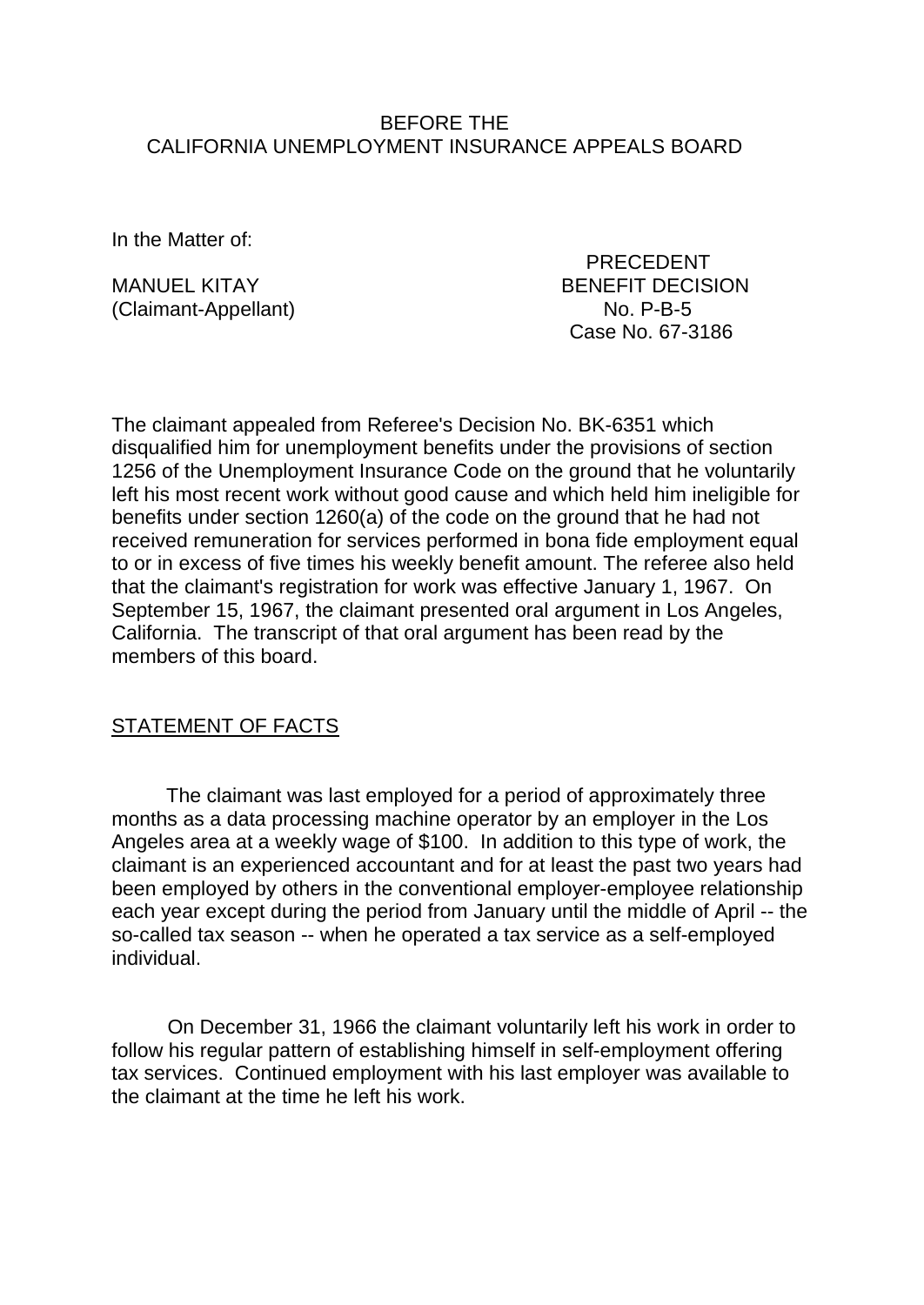In November 1966 the claimant telephoned a representative of the Department of Employment to inquire whether he would be eligible for unemployment benefits after the tax season ended. He explained to this representative that he intended to leave employment and enter into selfemployment, and at the termination of this self-employment intended to file a claim for benefits. According to his testimony, he was informed, by the representative of the department that in order to be eligible for unemployment benefits he would have to earn at least \$290 (which represented five times his weekly benefit amount). He was told, in substance, that after he completed his self-employment he could reopen his claim for benefits and register for work. Also, he was advised that, in general, income from self-employment could be used to terminate a period of ineligibility resulting from a voluntary quit without good cause.

The claimant contended that had he been told to register for work immediately upon leaving his employment in December 1966, he could have done so because his income tax service did not commence until on or about January 18, 1967, and during the period January 1 to January 18, he was totally unemployed. He contended he had income in excess of \$2,000 during the 1967 tax season and had he been told to register for work prior to January 18, this income could be used to terminate any period of ineligibility following his leaving of work.

The questions presented to us for decision in this case are numerous and may be briefly stated as follows:

(1) Is the claimant subject to disqualification under section 1256 of the Unemployment Insurance Code?

(2) Has the claimant established good cause for backdating his registration for work?

(3) May profits realized from self-employment be considered to be remuneration within the meaning of section 1260 of the code?

(4) Is the department estopped from denying benefits to the claimant because of the information given to him in November 1966?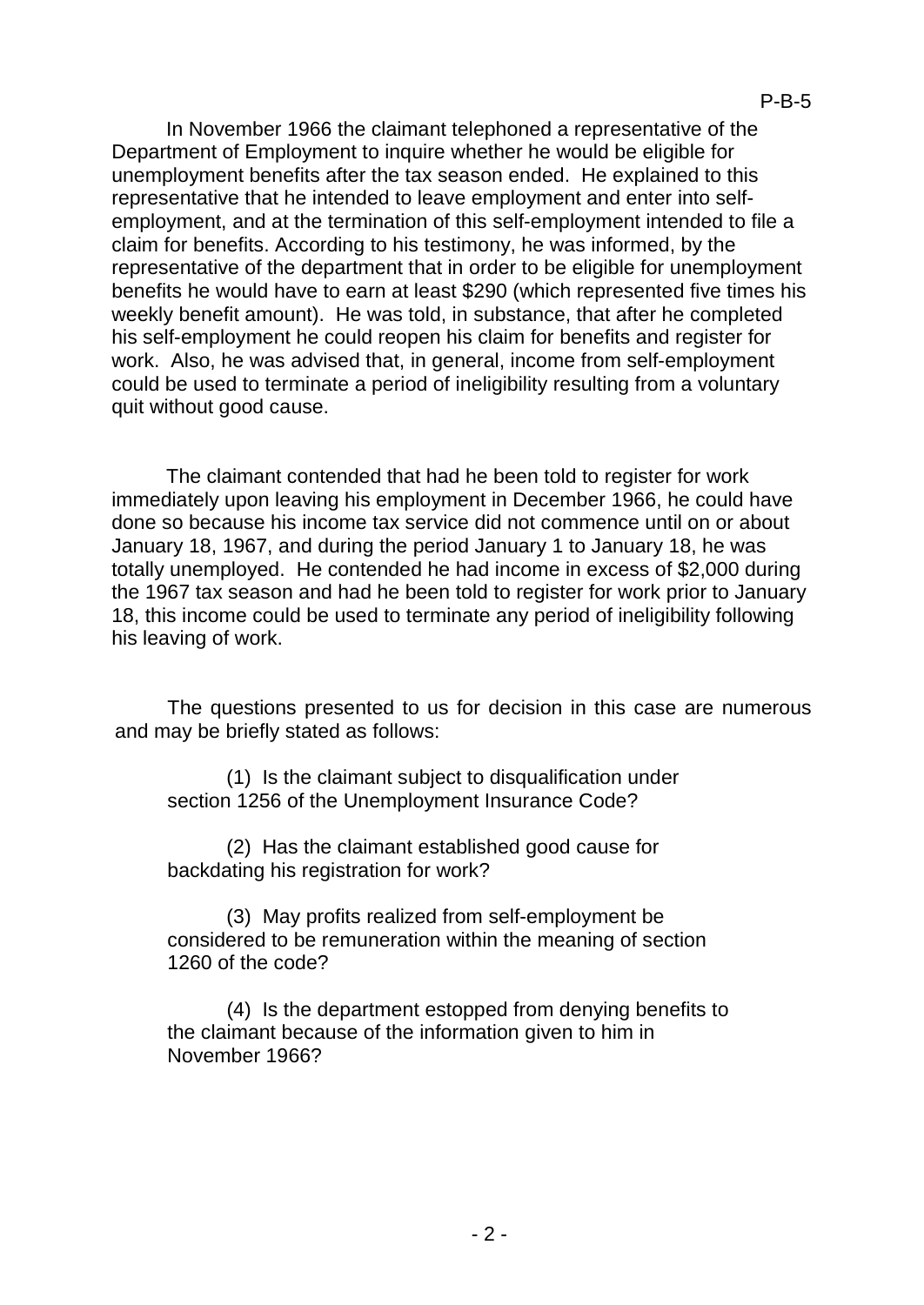#### REASONS FOR DECISION

Section 1256 of the Unemployment Insurance Code provides in pertinent part as follows:

"1256. An individual is disqualified for unemployment compensation benefits if . . . he left his most recent work voluntarily without good cause . . . ."

In determining whether the claimant is subject to disqualification under this section of the code we must ascertain the meaning of the words "most recent work."

Our first observation concerning the issue is that nowhere in the code or regulations do we find a definition of the word "work" as used above. In fact, whereas that term appears in section 1256 of the code, section 1257(b) of the code provides that an individual shall be disqualified for benefits if it is established that "He, without good cause, refused to accept suitable employment when offered to him, or failed to apply for suitable employment when notified by a public employment office."

In addition, section 1258 of the code states in part that " 'Suitable employment' means work in the individual's usual occupation or for which he is reasonably fitted, regardless of whether or not it is subject to this division. . . . Any work offered under such conditions is suitable if it gives to the individual wages at least equal to his weekly benefit amount for total unemployment." (Emphasis added) Furthermore, section 1259 of the code reads in part that "Notwithstanding any other provisions of this division, no work or employment shall be deemed suitable and benefits shall not be denied to any otherwise eligible and qualified individual for refusing new work under any of the following conditions:." (Emphasis added)

Thus, it would seem that the words "work" and "employment" as they appear in the code are used interchangeably as substitutes for one another and may logically be accepted as synonymous terms. Accordingly, we may accept a definition of one as equally applicable to the other. In this connection, it should be noted that the word "employment," subject to certain specific exemptions, is defined in section 601 of the code to mean "service . . . performed for wages or under any contract of hire, written or oral, express or implied." The term "wages" as used above is further defined in section 926 of the code as follows: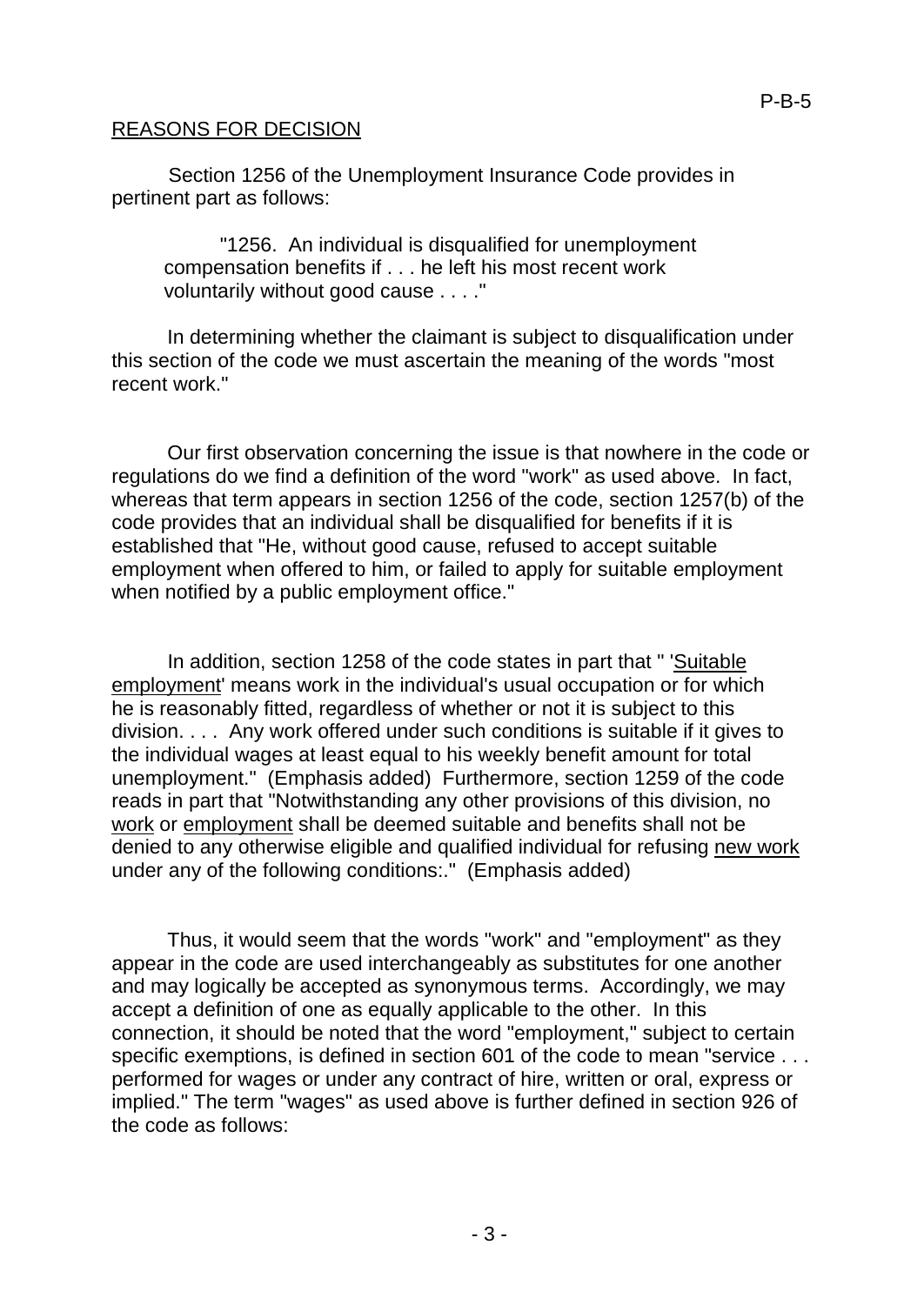"926. Except as otherwise provided in this article 'wages' means all remuneration payable for personal services, whether by private agreement or consent or by force of statute, including commissions and bonuses, and the reasonable cash value of all remuneration payable in any medium other than cash."

From reading the language in these definitions we are impressed with the repeated reference to wages being paid in exchange for services. In other words, the definition of employment appears to envision work in the service of another for which wages are received, which would, in turn, seem to imply a direct relationship between the type and extent of the services and the remuneration received. Logically, it then follows that we must find a claimant's "most recent work" to be that work in which an employer-employee relationship existed in connection with his services, and not that in which he may have received or was entitled to receive for his services a profit or share thereof in a business venture.

Section 100 of the code is pertinent to this discussion and sets forth the legislative declaration of public policy in establishing a system of unemployment insurance providing benefits for persons "unemployed through no fault of their own" in order to reduce "involuntary unemployment and the suffering caused thereby to a minimum."

While general in nature, the language in this intendment leads us to the inescapable conclusion that the leaving of work referred to in section 1256 of the code is intended to apply only to those individuals who, while working for wages, sever an employer-employee relationship. That this is a proper interpretation is further supported by section 1256 of the code, which provides in part that "An individual is presumed . . . not to have voluntarily left his work without good cause unless his employer has given written notice to the contrary to the director within five days after the termination of service . . . ." Obviously, if the code contemplated an examination into the circumstances surrounding the failure of a private business or the unemployment of a businessman, such provision would be largely meaningless.

When the claimant herein filed his initial claim for benefits, he was in the same position as an individual who had previously left employment and for one reason or another retired from the labor market for a period of time. The mere fact that the claimant chose to become an entrepreneur during the period subsequent to severing an employer-employee relationship does not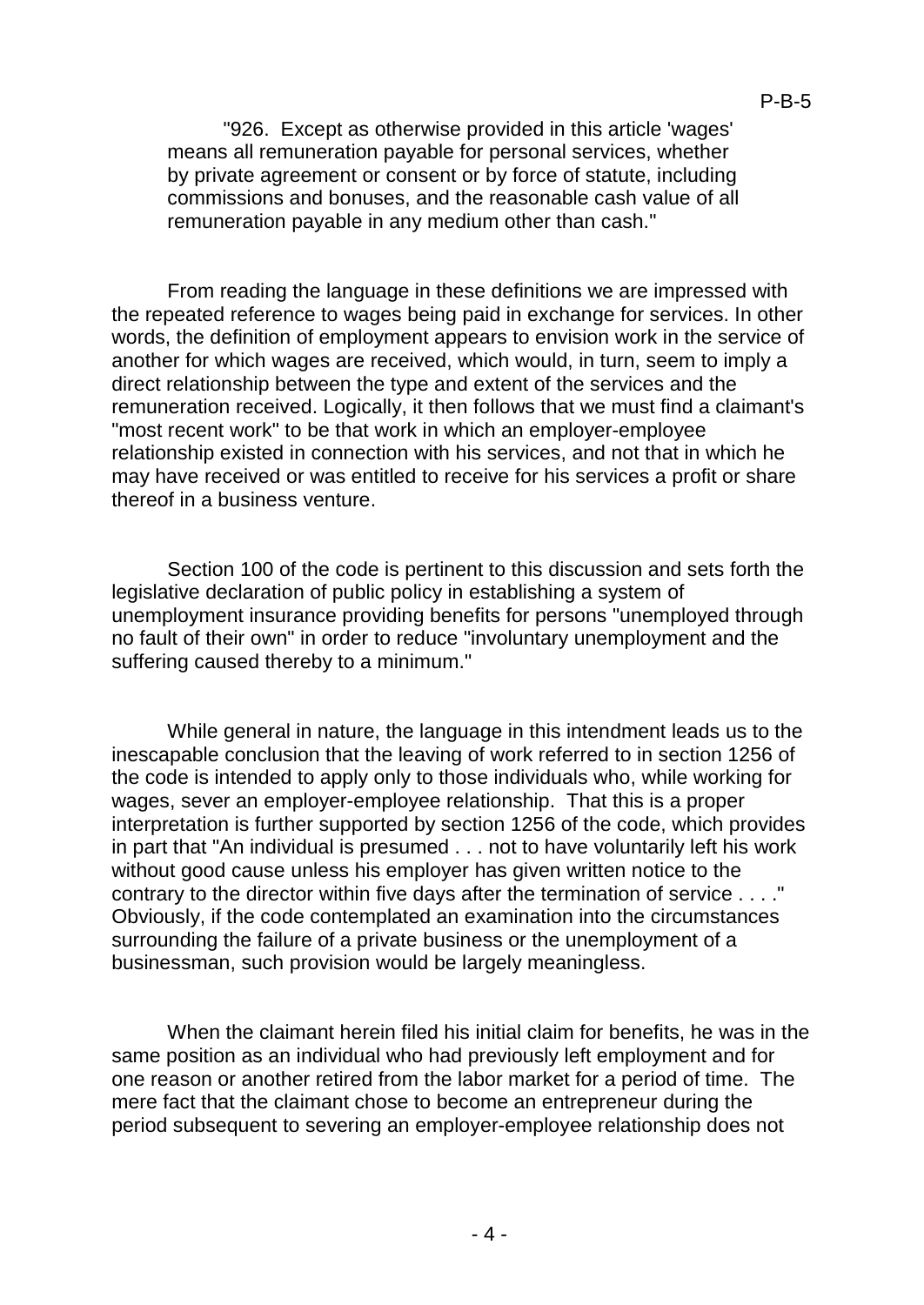act to remove that severance as the original event in the sequence of circumstances leading to the unemployment for which he is now claiming benefits. Accordingly, we find that the claimant left his most recent work when he severed the employer-employee relationship which existed on December 31, 1966.

When the claimant voluntarily terminated the employer-employee relationship on December 31, 1966, he, in fact, quit his most recent work. It is necessary to decide, then, if he had good cause for so doing.

The facts show that he left his work to enter into self-employment. We believe that the legislative declaration of public policy contained in section 100 of the code requires that we find good cause for quitting work exists only in those cases where the reasons for quitting are of a compelling nature. While the desire for advancement or greater income is commendable and understandable, this, alone, in our opinion, does not constitute good cause for leaving work. In this connection, we believe that the Supreme Court of Pennsylvania correctly stated this view in Sun Shipbuilding and Dry Dock Company v. Unemployment Compensation Board of Review (1948) 358 P.A. 224, 56A 2d 254, as follows:

"[The claimant] became a business man at his own risk. He could not assume his new status with the legal assurance that if his expectations of more favorable economic results from his new status was realized he would be the sole gainer, while if his venture failed he could fall back on compensation benefits . . . . The law does not make Pennsylvania employers the insurers to any extent whatsoever of the private ventures of their employees."

In this case, the claimant left work solely for the purpose of entering into self-employment. This does not constitute good cause within the meaning of section 1256 of the code.

Section 1260(a) of the code, in effect during the period in issue, provided as follows:

"An individual disqualified under Section 1256, under a determination transmitted to him by the department, is ineligible to receive unemployment compensation benefits until he has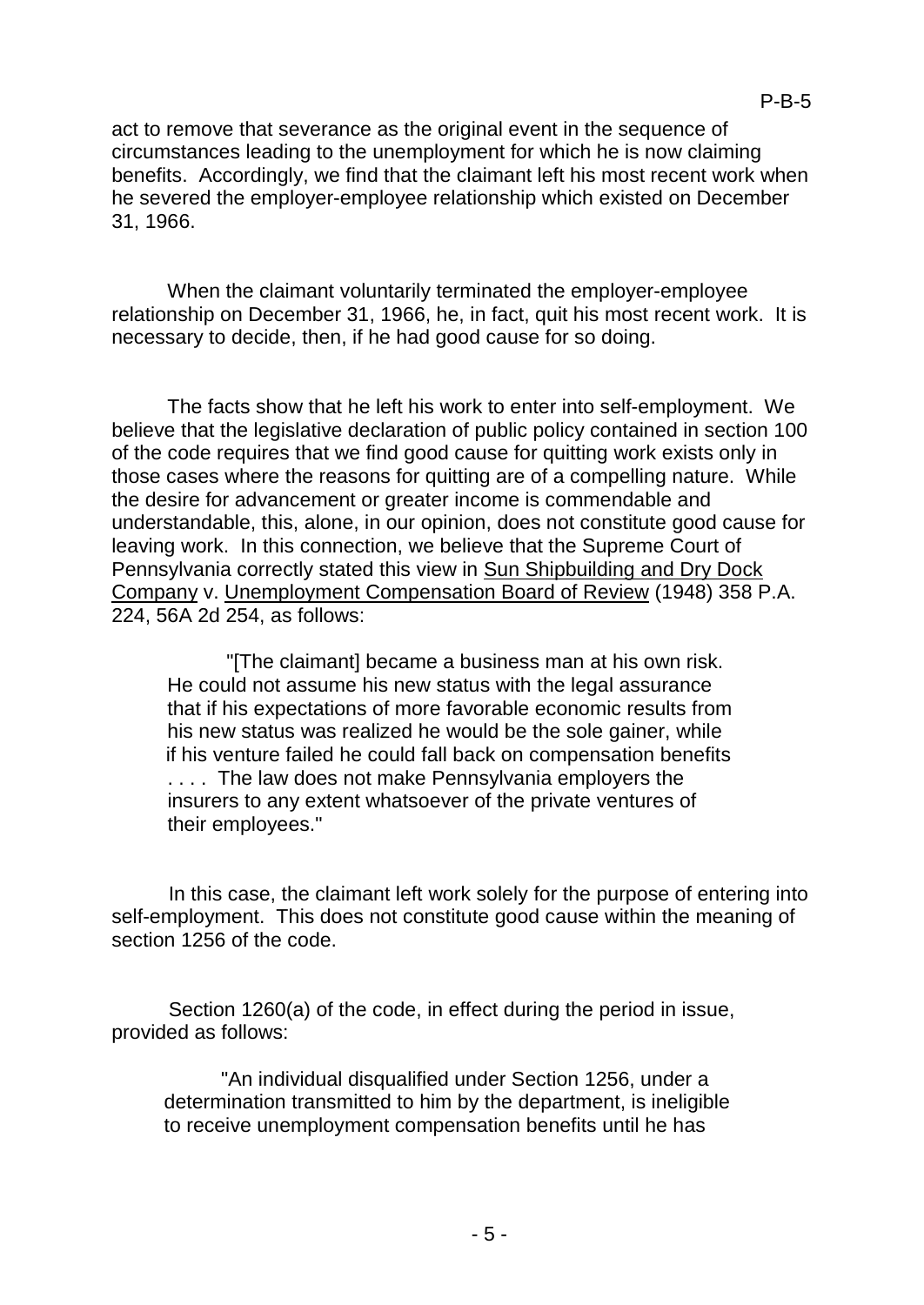performed service in bona fide employment for which he has received remuneration equal to or in excess of an amount, determined by multiplying the number of disqualifications

imposed under section 1256 by five times his weekly benefit amount, subsequent to:

> (1) The week in which the cause of his first disqualification occurs, if he registers for work in that week.

> (2) The week subsequent to the occurrence of the cause of his first disqualification in which he first registers for work, if he does not register for work in the week in which the cause of his disqualification occurs."

Under the specific wording of this section of the code, in order to terminate a period of ineligibility resulting from a disqualification under section 1256 of the code, the claimant must have received remuneration for services in bona fide employment subsequent to his registration for work.

Here, the claimant did not register for work until after he left his selfemployment. There is an issue whether his failure to register for work prior to entry on his self-employment resulted from information he obtained from the department. However, we deem it unnecessary to resolve this issue because of our conclusions hereinafter set forth.

The claimant received income from his self-employment subsequent to leaving his work on December 31, 1966. The amount of net income apparently exceeded five times his weekly benefit amount and would terminate the period of ineligibility under section 1260 of the code if the selfemployment he engaged in may be termed "services performed in bona fide employment."

The phrase "bona fide" has been defined as follows:

"In or with good faith; honestly, openly, and sincerely; without deceit or fraud" (Blacks Law Dictionary, Second Edition).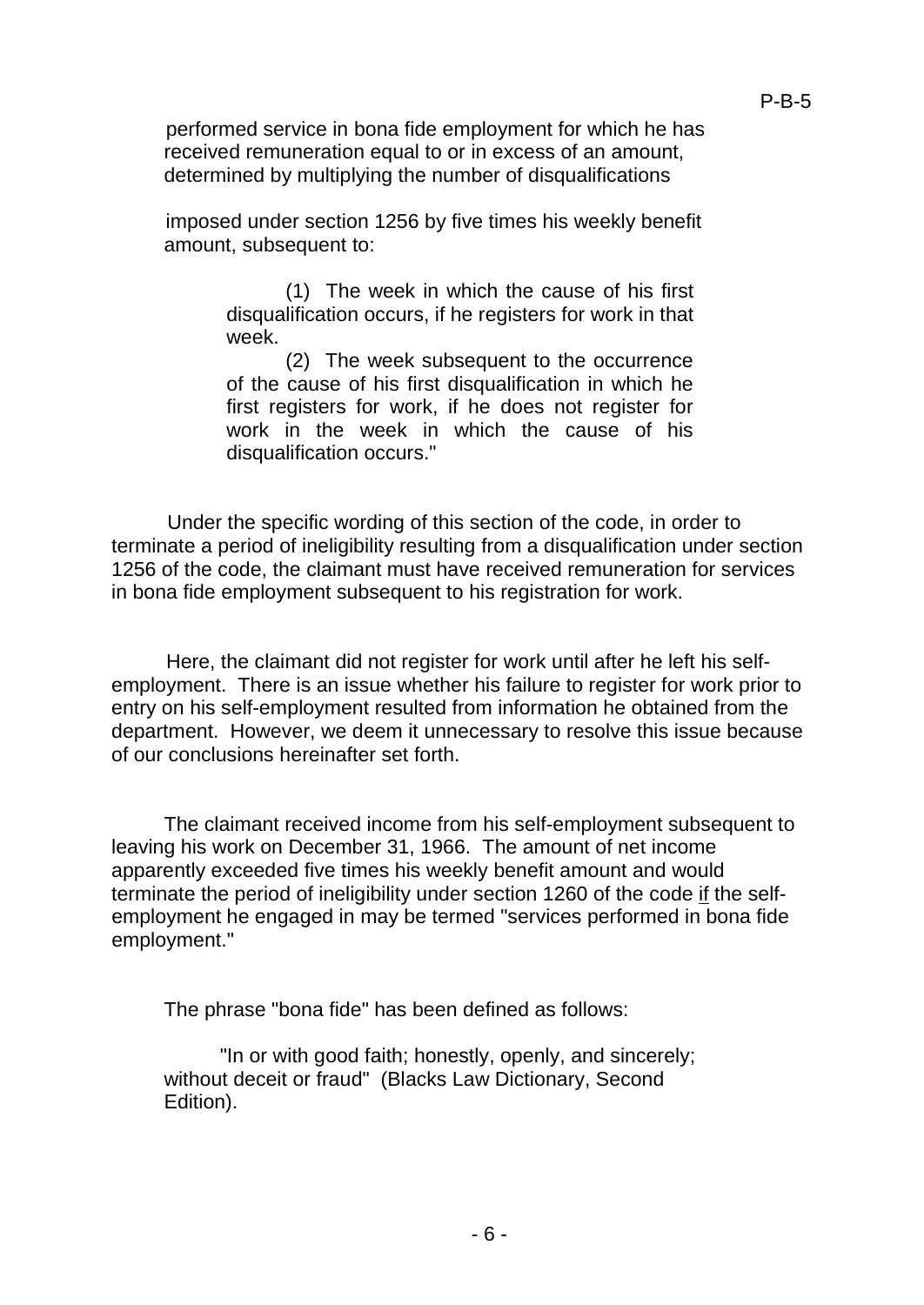"In or with good faith; without fraud or deceit; genuine; as a bona fide transaction" (Webster's New International Unabridged Dictionary, Second Edition).

In determining whether subsequent employment indicates a return to the labor market, no definite standards or criteria can be established which may be applied uniformly in every case. We do not believe that such employment must necessarily be permanent and full time. However, consideration should be given, among other things, to the character of the employment, how it was obtained, the wage paid, whether it was in the regular course of the employer's business and the customary occupation of the claimant, the wage last received by the claimant in his customary occupation, and whether the claimant is willing to accept future employment of the same kind and under the same conditions. Evaluation of these factors will tend to show the good faith of the claimant in accepting the employment and will assist the trier of the facts in determining whether there has been a genuine return to the labor market.

Self-employment indicates a withdrawal from the labor market rather than a return to the labor market. We consider that it would be highly inconsistent to hold on the one hand that a claimant who left work to enter into self-employment left work without good cause, and on the other hand to conclude that income derived from such self-employment represented remuneration received for services performed in bona fide employment. Therefore, we conclude in this case that the self-employment in which the claimant was engaged during the 1967 income tax season was not bona fide employment within the meaning of section 1260(a) of the code and the income received was not remuneration received for services performed in bona fide employment.

We do not intend to imply that self-employment may never be construed as bona fide employment. Each case must be decided on the particular facts of that case and it is entirely conceivable that in some situations selfemployment would, in fact, show a return to the labor market and therefore would be bona fide employment within the meaning of section 1260(a) of the code.

Finally, it is necessary to decide if the department is estopped from denying benefits to the claimant because of information given to him in November of 1966.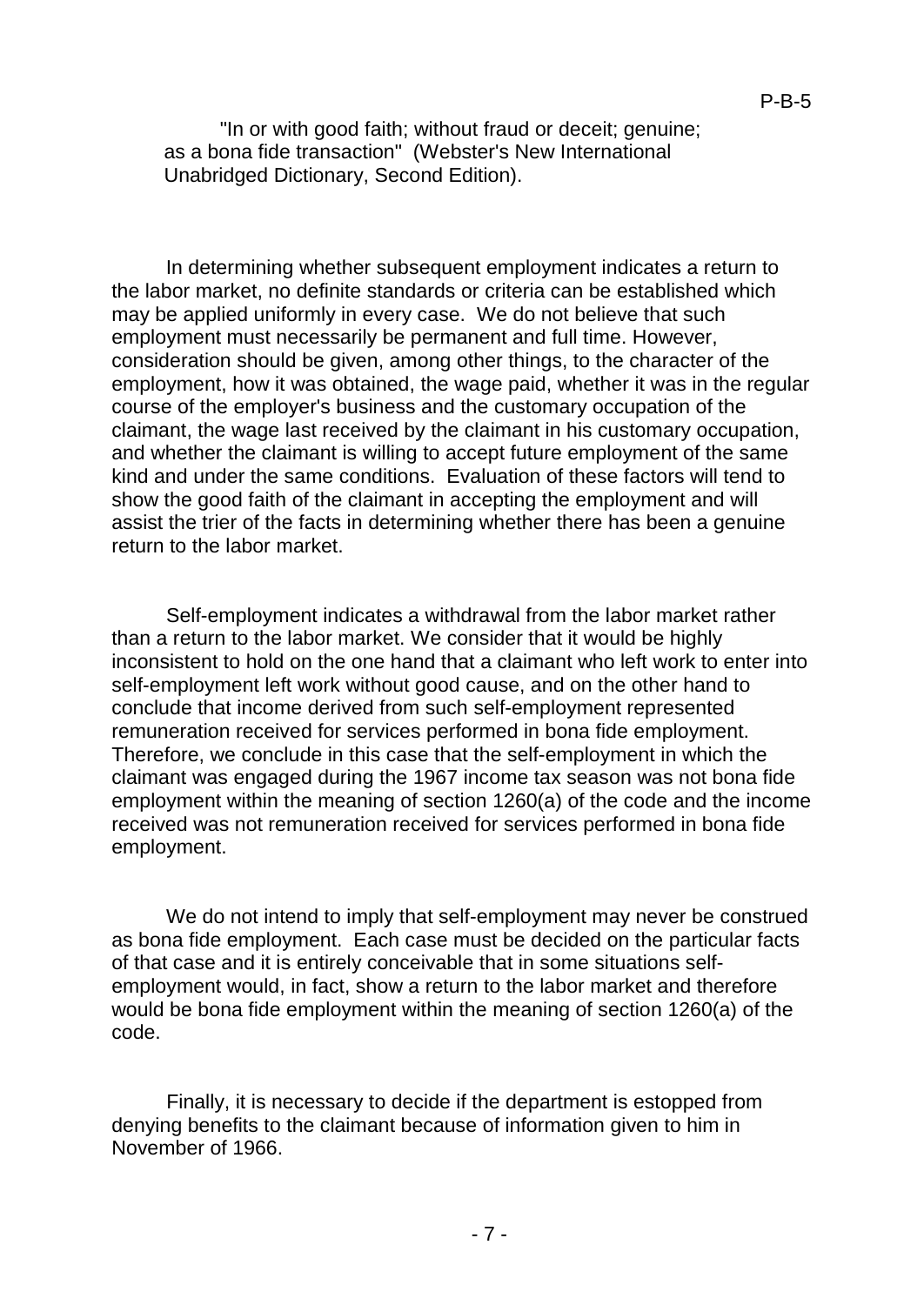Estoppels are not favored in the law and the doctrine is applicable only where it is established by clear and substantial evidence that equity between the parties demands that one of the parties be estopped to deny previous declarations or conduct upon which another party has relied and acted in good faith to the latter's detriment. Misrepresentation upon which another may reasonably rely may occur not only through actual incorrect statements about what the law provides, but may occur also through omission or a failure to speak where there is a duty to speak and an opportunity to speak (People v. Ocean Shore R. R. (1948), 32 Cal. 2d 406, 196 P. 2d 570, 6 A.L.R. 2d 1179). When advice is given, particularly upon request, claimants are entitled to rely upon the representatives as informed persons and to place credence in the information given (10 Ops. Cal. Atty. Gen. 32). Correct information may be misleading because it may be only part of the information which the claimant needs to have in order to act in accordance with his expressed intentions or to his best advantage.

Insofar as the record shows, the only information given to the claimant in regard to whether or not the profits he realized from his self-employment venture would be used to terminate his period of ineligibility is contained in the statement that, generally, income from self-employment might be used to terminate such a period of ineligibility. The record does not show that on the basis of this information the claimant entered into self-employment; but, rather, in our opinion, the record shows that regardless of any information the claimant might have received from the department, he intended to embark on a self-employment venture in keeping with his past practices. That is, we do not believe that the claimant relied on information given him by the department and acted in good faith to his detriment. The principle of estoppel does not apply in this case.